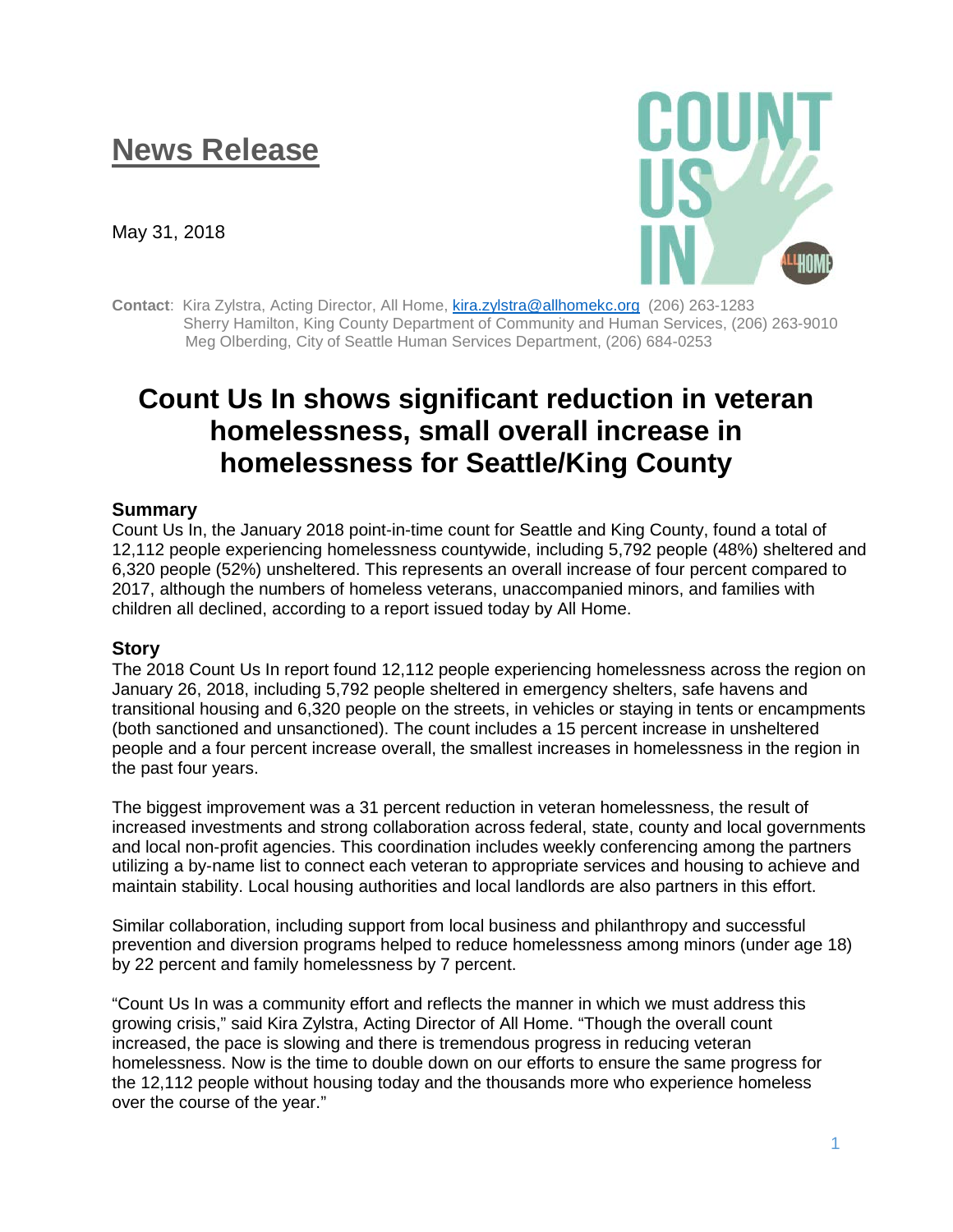The report showed several changes among the unsheltered population, including a 14 percent reduction in people staying in tents and a 46 percent increase in people sleeping in vehicles. The largest increases in homelessness were among single adults. Nearly all individuals experiencing homelessness – 98 percent – said they would immediately move to housing if it were available, underscoring the urgent need to address the lack of affordable housing countywide.

"In just four years, we more than doubled the number of people who moved from tents, shelters, and vehicles into stable housing, yet the pace of people falling into homelessness continues to overload our services and resources," said King County Executive Dow Constantine. "As a region, we must redouble our efforts to prevent people from becoming homeless in the first place, and create the necessary housing to ensure that people of all incomes have a safe and secure place to call home."

"We must continue to take urgent action on the homelessness crisis with holistic, regional solutions. The reduction in veterans who are experiencing homelessness shows we can have an impact with focused strategies. But there is much work to be done, especially to address the root causes of homelessness," said Seattle Mayor Jenny Durkan. "I am committed to getting more people off the streets and into safer spaces while investing in prevention, behavioral health and affordable housing. The data shows that we can make real progress when we tackle this complex issue together and collaborate on all fronts: with more data-driven, targeted investments in enhanced shelters, tiny homes, critical services, prevention programs, and affordable housing."

# **Homelessness in Seattle-King County**

Highlights from the comprehensive Count Us In report include the following:

- **Veteran homelessness declined by 31%,** including a decrease in chronic homelessness among veterans of 23%, thanks to collaboration and additional resources.
- **Youth/young adult homelessness remained largely the same (1% increase), unaccompanied minors experiencing homelessness was reduced 22%, and family homelessness decreased by 7% -** largely due to dedicated efforts by philanthropy and local service providers and new funding from Best Starts for Kids.
- **Unsheltered homelessness increased by 15%,** including a 46% increase in vehicle residency. The highest increases were among single adults and chronic homelessness (which rose by 28%).
- **Homelessness disproportionately impacts people of color.** The majority of the local homeless population surveyed identified as people of color.
- **People experiencing homelessness in King County are our neighbors:** 94% are from Washington State and of those, 83 percent reported living in King County at the time they became homeless. Only 6 percent reported a last address out of state.
- **Of the unsheltered population, 71% was in Seattle;** 15% was in SW King County.
- **History of domestic violence or partner abuse remains prevalent;** more than a third (36%) said they had experienced abuse.
- **About 70% reported living with at least one health condition and over half reported a disabling condition.** Most mentioned were mental illness, substance use disorder, and Post Traumatic Stress Disorder.
- **Lack of housing affordability (21%) and loss of job (25%)** were the most reported causes of homelessness.
- **Rental assistance and affordable housing were the top two supports needed** to end the experience of homelessness.